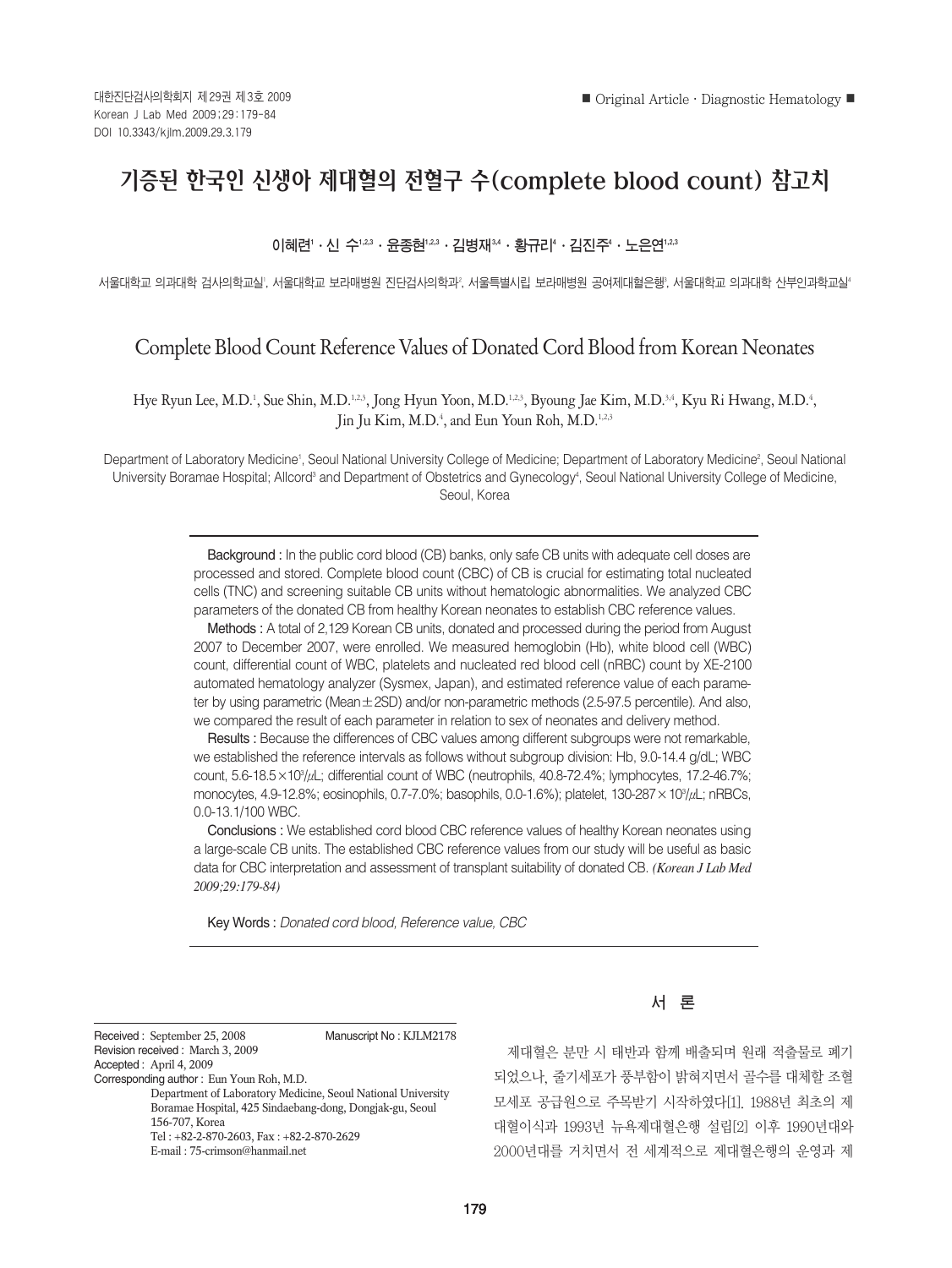대혈 조혈모세포이식이 활발히 이루어지고 있으며, 현재까지 세계적으로 9,000예, 국내에서는 300예 이상의 제대혈이식이 시행되었다[3, 4]. 저장 제대혈은 골수 기증과 달리 공여 거부의 가능성이 없고 신속하게 이용할 수 있으며 이식편대숙주반응의 위험성이 낮아서 조직적합성항원(HLA) 6개 중 4개만 맞아도 이 식이 가능한 장점이 있지만, 검체의 특성상 양이 충분하지 않고 처리와 저장에 많은 비용이 소요된다는 제한점을 갖는다[5-9].

비혈연 간 제대혈 조혈모세포이식을 목적으로 하는 공여제대 혈은행은 이식에 적합한 제대혈의 대단위 확보가 중요하며 제 대혈 처리 및 저장에는 많은 비용이 소요되므로 기증된 제대혈 중 이식에 적합한 고품질의 제대혈만을 선별하여 저장한다. 따 라서 산모의 의학병력기록과 제대혈 채취기록의 검토를 비롯하 여 제대혈 유핵세포 수 및 세포생존율, CD34 양성 세포 수, 미 생물 배양검사 및 제대혈과 산모혈액의 감염성 질환 선별검사 등 을 통해 제대혈의 적합성 여부를 확인한 후 저장여부를 결정한 다. 전혈구 수(complete blood count, CBC) 검사는 제대혈의 유핵세포 수 산정을 위한 기본 검사이며, 특히 처리 전 제대혈에 대한 전혈구 수 검사는 가공처리의 진행 및 저장 여부를 결정하 고 혈액학적 이상이 있는 제대혈을 선별하는데 중요하다. 하지 만, 최근까지 한국인 신생아 제대혈에서 전혈구 수의 참고치를 설정한 대규모 연구가 진행되지 않아 기증 제대혈의 저장 적합 성 평가에 있어 외국의 몇몇 소규모 연구결과[10-12]를 부분적 으로 참고하고 있는 실정이다.

이에 저자들은 공여제대혈은행에 기증 및 저장된 대단위의 제 대혈 검체를 대상으로 건강한 한국인 신생아 제대혈의 전혈구 수에 대한 참고치를 설정하고자 하였다.

### 대상 및 방법

#### 1. 대상

2007년 8월 1일부터 12월 31일까지 제대혈은행에 기증되어 저장처리가 완료된 제대혈 2,129단위를 대상으로 하였다. 대상 제대혈은 서울특별시립 보라매병원 의학연구윤리심의위원회 (Institutional review board, IRB)의 심의를 통과한(IRB No. 06-2006-2) 기증 동의서에 자발적으로 동의 및 서명한 산모로 부터 채취하였다. 대상군에 포함된 신생아는 모두 한국인 부모 사이에서 출생한 재태연령 36-42주 사이의 만삭분만 신생아였 으며, 산모는 해당 임신 및 출산과 관련한 합병증이 없었다.

## 2. 방법

#### 1) 채취

분만을 담당한 산부인과 의사가 태아 만출 직후 제대를 결찰 하고 항응고제(citrate phosphate dextrose adenine, CPDA-1) 24.5 mL가 포함된 채취백에 제대혈을 채취하였으며, 채취된 제 대혈은 운송 담당자가 실온 24시간 이내에 제대혈은행으로 운반 하였다

#### 2) 검사

채취백의 제대혈을 10분 이상 잘 혼합한 후 1 mL 채취하여 처리 전 전혈구 수 검사의 검체로 삼았다. 자동혈구분석기 XE-2100 (Sysmex, Kobe, Japan)을 이용하여 혈색소, 백혈구 수, 백혈구 감별계수(호중구, 림프구, 단구, 호산구, 호염구 백분율), 혈소판 수 및 백혈구 100개당 유핵적혈구 수를 측정하였으며, 유핵적혈구 수가 5개를 초과하는 검체는 도말 슬라이드에서 수 기법으로 확인하였다.

#### 3) 항목별 참고치 설정 기준

최대 측정값에서 두 번째로 큰 측정값을 뺀 절대값이 최대 측 정값과 최소 측정값 차이의 1/3 이상이면 이때의 최대 측정값은 이상치(outlier)로 간주하여 참고치 설정에서 제외하였고, 최소 측정값에도 같은 기준을 적용하였다. 항목별로 측정값의 평균 (Mean)과 표준편차(SD), 2.5 및 97.5 백분위수를 산출하였으며, 일표본 콜모고로프-스미르노프(Kolmogorov-Smirnov) 검정 으로 정규분포가 확인된 항목은 모수법(Mean±2SD)으로, 정규 분포가 확인되지 않은 항목은 비모수법(2.5-97.5 백분위수)으로 참고치를 설정하였다[13].

신생아 성별과 분만 방법에 따라 하위 그룹을 나누고 그룹 간 측정값 평균의 차이를 독립표본 T 검정으로 확인하였는데 P값 0.05를 기준으로 통계적 유의성을 평가하였으며, 그룹 간 평균 의 차이가 전체 제대혈 측정값 2.5-97.5 백분위수 간격의 25% 를 초과하는 항목에 대해서는 하위 그룹별로 참고치를 구분하여 설정하였다. 통계 분석에는 SPSS 12.0 프로그램(SPSS Inc., Chicago, IL, USA)을 사용하였다.

#### 결 과

2,129명의 신생아 중 남아가 1,130명(53.1%), 여아가 999명 (46.9%)이었으며, 질식분만으로 출생한 신생아는 1,592명(74.8 %), 제왕절개로 출생한 신생아는 537명(25.2%)이었다. 전체 제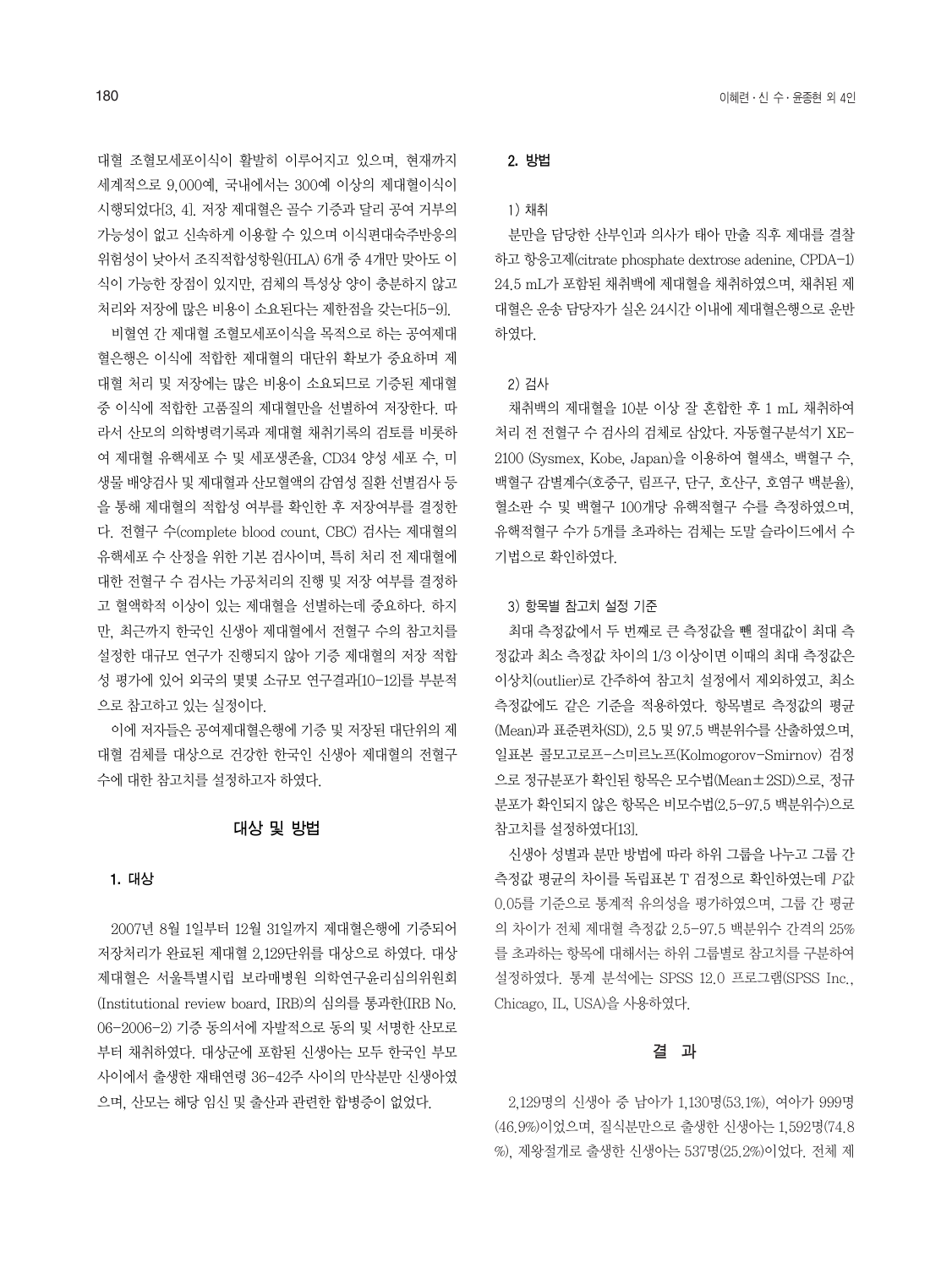|                                           | Total          | Sex            |                | P       | Delivery       |                | $\mathsf{P}$ |  |
|-------------------------------------------|----------------|----------------|----------------|---------|----------------|----------------|--------------|--|
|                                           |                | Male           | Female         |         | V/D            | C/S            |              |  |
| $Hb$ (g/dL)                               | $11.8 \pm 1.4$ | $11.9 \pm 1.4$ | $11.6 \pm 1.3$ | < 0.001 | $11.9 \pm 1.4$ | $11.4 \pm 1.4$ | < 0.001      |  |
| WBC ( $\times$ 10 <sup>3</sup> / $\mu$ L) | $10.9 \pm 3.2$ | $10.6 \pm 3.0$ | $11.2 \pm 3.3$ | < 0.001 | $11.4 \pm 3.2$ | $9.2 + 2.7$    | < 0.001      |  |
| Differential count (%)                    |                |                |                |         |                |                |              |  |
| Neutrophil                                | $57.2 \pm 8.0$ | $56.3 \pm 7.6$ | $58.2 \pm 8.3$ | < 0.001 | $57.7 \pm 7.5$ | $55.5 \pm 9.2$ | < 0.001      |  |
| Lymphocyte                                | $30.9 \pm 7.4$ | $31.5 \pm 7.1$ | $30.2 \pm 7.6$ | < 0.001 | $30.4 \pm 6.9$ | $32.4 \pm 8.3$ | < 0.001      |  |
| Monocyte                                  | $8.5 \pm 2.0$  | $8.7 \pm 2.1$  | $8.3 \pm 1.9$  | < 0.001 | $8.6 \pm 2.0$  | $8.3 \pm 2.2$  | 0.004        |  |
| Eosinophil                                | $2.9 \pm 1.7$  | $3.1 \pm 1.7$  | $2.7 \pm 1.6$  | < 0.001 | $2.8 \pm 1.6$  | $3.3 \pm 1.9$  | < 0.001      |  |
| Basophil                                  | $0.5 \pm 0.4$  | $0.5 \pm 0.4$  | $0.5 \pm 0.4$  | 0.004   | $0.5 \pm 0.4$  | $0.5 \pm 0.4$  | 0.237        |  |
| Platelet $( \mu )$                        | $208 + 39$     | $205 \pm 38$   | $212 \pm 40$   | < 0.001 | $214 \pm 39$   | $192 \pm 35$   | < 0.001      |  |
| nRBCs (/100WBCs)                          | $3.3 + 3.9$    | $3.5 \pm 4.3$  | $3.1 \pm 3.4$  | 0.036   | $3.6 \pm 4.0$  | $2.5 \pm 3.3$  | < 0.001      |  |

| Table 1. The cord blood CBC values (Mean $\pm$ SD) in relation to sex and delivery method |  |  |  |
|-------------------------------------------------------------------------------------------|--|--|--|
|-------------------------------------------------------------------------------------------|--|--|--|

Abbreviations: CBC, complete blood count; WBC, white blood cell; V/D, vaginal delivery; nRBCs, nucleated red blood cells; C/S, Cesarean section.

Table 2. The cord blood CBC values (2.5-97.5 percentile) in relation to sex and delivery method

|                                           | Total        |               | <b>Sex</b>   |               | Delivery method |  |
|-------------------------------------------|--------------|---------------|--------------|---------------|-----------------|--|
|                                           |              | Male          | Female       | V/D           | C/S             |  |
| $Hb$ (g/dL)                               | $9.0 - 14.4$ | 8.9-14.6      | $9.1 - 14.0$ | $9.3 - 14.5$  | $8.1 - 14.0$    |  |
| WBC ( $\times$ 10 <sup>3</sup> / $\mu$ L) | 5.6-18.5     | $5.5 - 17.4$  | 5.6-19.0     | $6.3 - 18.7$  | 4.6-14.9        |  |
| Differential count (%)                    |              |               |              |               |                 |  |
| Neutrophil                                | 40.8-72.4    | $40.1 - 71.0$ | 41.8-73.3    | 42.7-72.2     | 37.1-73.6       |  |
| Lymphocyte                                | 17.2-46.7    | 17.7-47.2     | 15.6-45.9    | $17.2 - 45.0$ | 17.1-50.7       |  |
| Monocyte                                  | 4.9-12.8     | $4.9 - 13.0$  | 4.9-12.5     | $5.0 - 12.7$  | 4.7-13.8        |  |
| Eosinophil                                | $0.7 - 7.0$  | $0.6 - 7.3$   | $0.7 - 6.6$  | $0.7 - 6.9$   | $0.6 - 7.8$     |  |
| Basophil                                  | $0.0 - 1.6$  | $0.0 - 1.5$   | $0.0 - 1.7$  | $0.0 - 1.6$   | $0.0 - 1.4$     |  |
| Platelet $(\mu L)$                        | 136-287      | 135-282       | 137-297      | 141-295       | 128-265         |  |
| nRBCs (/100WBCs)                          | $0.0 - 13.1$ | $0.0 - 12.8$  | $0.0 - 14.3$ | $0.0 - 14.0$  | $0.0 - 9.9$     |  |

Abbreviations: See Table 1.

대혈 및 신생아 성별과 분만 방법에 따른 전혈구 수의 평균과 표준편차는 Table 1에, 2.5 및 97.5 백분위수는 Table 2에 제시 하였다. 신생아의 성별과 분만 방법에 따라 항목별 평균값에 차 이가 있는지를 독립표본 T 검정으로 확인한 결과, 여아의 제대 혈이 남아에서보다 백혈구 수, 혈소판 수는 높고 혈색소 수치와 유핵적혈구 수는 낮았으며(P<0.05), 질식분만의 경우 혈색소, 백혈구수, 혈소판 수 및 유핵적혈구 수가 모두 제왕절개에서보다 높은 수치를 보였다(P<0.05). 하지만 모든 항목에서 성별 및 분 만 방법별 평균의 차이가 크지 않았고, 전체 2.5-97.5 백분위수 간격의 25% 이하로 확인되어 하위 그룹별로 참고치를 구분하 여 설정하지 않았다. 일표본 콜모고로프-스미르노프 검정을 통 해 정규분포를 확인한 혈소판 수는 모수법으로 나머지 항목은 비모수법으로 참고치를 설정하여 Table 3에 제시하였다.

## 고 찰

제대혈은 조혈모세포이식에 이용되기 전에는 임상적인 중요

Table 3. Complete blood count reference values in cord blood of Korean neonates

|                                           | Reference interval |
|-------------------------------------------|--------------------|
| $Hb$ (g/dL)                               | $9.0 - 14.4$       |
| WBC ( $\times$ 10 <sup>3</sup> / $\mu$ L) | $5.6 - 18.5$       |
| Differential count (%)                    |                    |
| Neutrophil                                | 40.8-72.4          |
| Lymphocyte                                | 17.2-46.7          |
| Monocyte                                  | 4.9-12.8           |
| Eosinophil                                | $0.7 - 7.0$        |
| Basophil                                  | $0.0 - 1.6$        |
| Platelet $( \mu )$                        | 130-286*           |
| nRBCs (/100WBCs)                          | $0.0 - 13.1$       |

\*Estimated by using parametric method (mean±2SD); the other results using non-parametric method (2.5-97.5 percentile). Abbreviations: See Table 1.

성이 크지 않았기 때문에 전혈구 수 등 참고치에 대한 보고가 드 물었으며 수기법에 의존한 연구 결과가 대부분이었다[14]. 조혈 모세포이식 등 점차 제대혈의 임상적 이용이 활발해지면서 최근 에는 자동혈구분석기를 이용한 제대혈 전혈구 수에 대한 연구가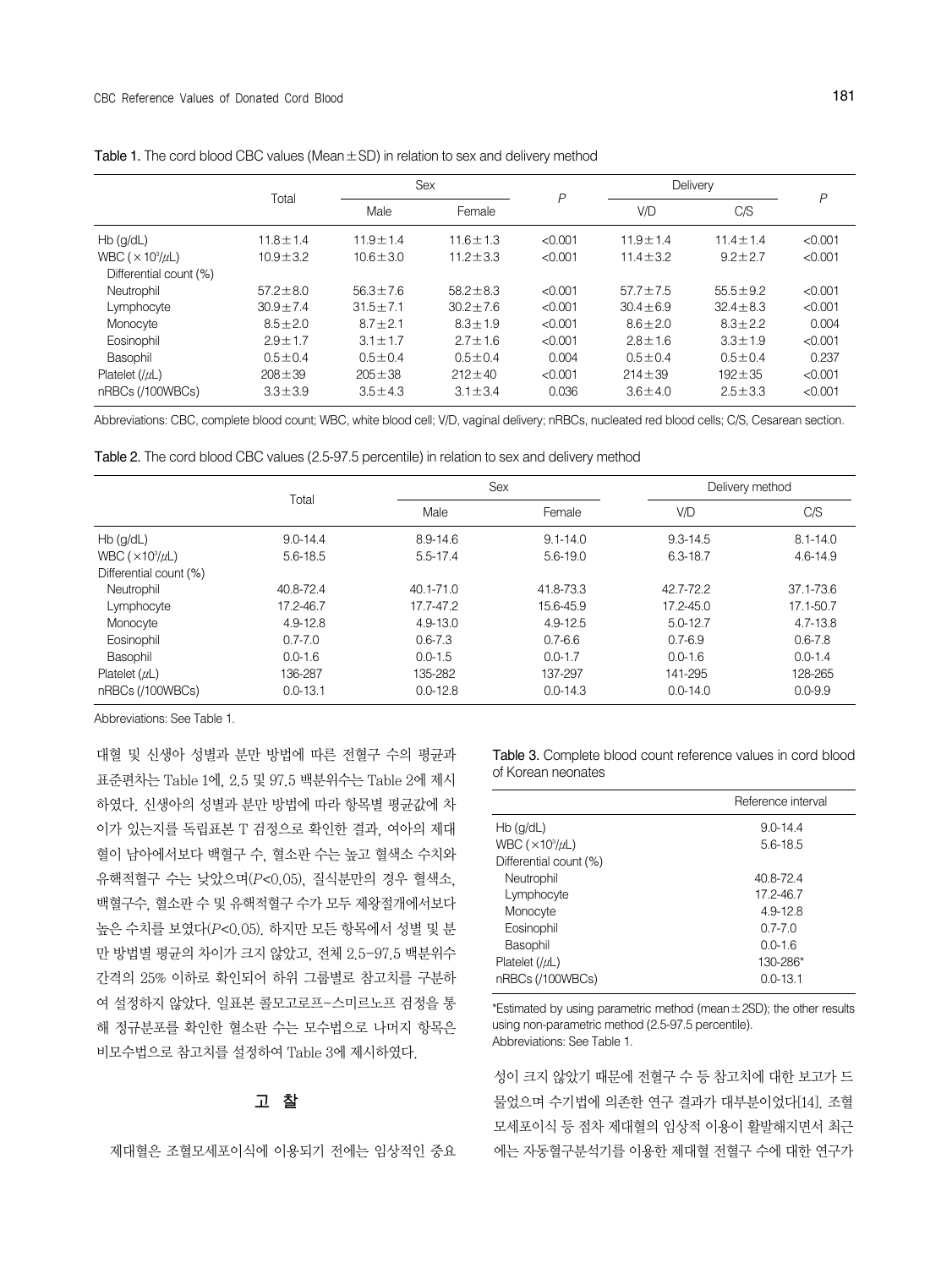Table 4. The cord blood CBC values (mean±SD or median) reported in literature

| <b>Studies</b> | Sample | Hb             | <b>WBC</b>            | Platelet       | nRBCs         |
|----------------|--------|----------------|-----------------------|----------------|---------------|
|                | size   | (q/dL)         | $(\times 10^3/\mu L)$ | $($ / $\mu$ L) | (100WBC)      |
| Pranke [10]    | 30     | $14.5 \pm 1.6$ | $12.9 \pm 3.6$        | $304 + 63$     | $6.6 \pm 3.4$ |
| Walka [11]*    | 123    | 15.7           | 14.2                  | 265            | 5             |
| Rolfo [12]*    | 131    | ΝT             | NΤ                    | ΝT             | 31            |
| Nam [15]       | 100    | $15.5 \pm 1.0$ | $14.4 \pm 4.0$        | $320 + 61$     | $3.6 \pm 3.5$ |
| This study     | 2.129  | $11.8 \pm 1.4$ | $10.9 \pm 3.2$        | $208 + 39$     | $3.3 \pm 3.9$ |

\*Data presented as median values.

Abbreviations: See Table 1.

보고되고 있으나, 대부분이 소규모의 제대혈 검체(30-130단위) 를 대상으로 하였으며 주로 백인을 대상으로 한 연구였다[10- 12]. 국내에서 1989년 제대혈 100단위를 대상으로 산정한 제대 혈 전혈구 수 참고치[15] 및 외국 연구 결과와 비교해보면, 본 연 구에서 제대혈의 혈색소, 백혈구 수 그리고 혈소판 수가 상대적 으로 낮았는데(Table 4), 이러한 차이는 기존의 연구들이 제대 혈을 바로 EDTA 채혈관에 채취하여 검사한 반면, 본 연구에서 는 항응고제(CPDA-1) 24.5 mL가 포함된 채취백에 제대혈을 채취한 후 전혈구 수를 측정했기 때문에 항응고제에 의한 희석 효과로 생각된다.

대부분의 기존 연구에서는 분석한 제대혈 검체 수가 많지 않아 성별이나 분만 방법에 따른 비교가 이루어지지 않았으나, Fraizer 등[16], Chirico 등[17]은 질식분만 신생아의 제대혈에서 제왕 절개 시보다 백혈구 수, 호중구 수, 림프구 수가 높다고 보고하였 다. 본 연구에서도 질식분만 시 제대혈의 백혈구 수(평균 11.4× 103/μL)가 제왕절개 시 백혈구 수(평균 9.2×103/μL)보다 더 높은 값을 나타내어(P<0.001) 기존 연구 결과와 일치하는 소견을 보 였다. 산모의 전자간증이나 흡연, 빈혈, 임신성 당뇨, 태아의 산 혈증과 같이 태아 저산소증을 유발하는 요인들이 태아와 신생아 혈액에서 유핵적혈구 수를 증가시키는 것으로 알려져 있고, 선택 적 제왕절개(elective cesarean section)를 통해 진통과정 없이 출생한 신생아보다 분만 중 저산소 상태에 노출될 가능성이 높 은 질식분만 태아에서 제대혈 유핵적혈구 수가 높은 경향이 보고 되었다[18-20]. 본 연구에서도 질식분만 시 유핵적혈구 수 평균 값이 백혈구 100개당 3.6개로 제왕절개 시의 2.5개보다 유의하 게 높았으나(P<0.001) 제왕절개 분만그룹에 선택적 제왕절개 외에 태아절박가사(fetal distress)나 분만진행 실패와 같이 태 아가 저산소증에 노출된 후 시행된 제왕절개 분만이 상당수 포 함되어 있어 유핵적혈구수와 태아 저산소증의 연관성을 확인하 기는 어렵다.

본 연구에서 대부분의 측정항목 평균값이 성별이나 분만 방법

별로 통계적으로는 유의한 차이를 보였지만(P<0.05), 실제로는 차이의 정도가 크지 않고 전체 제대혈 2.5-97.5 백분위수 간격 의 25%를 초과하지 않았기 때문에, 그룹별 참고범위를 구분하지 않고 전체 제대혈 측정값을 대상으로 참고범위를 설정하였다.

제대혈 전혈구 수를 통해 계산되는 제대혈 총 유핵세포 수는 조혈모세포이식에서 이식초기 성적을 결정하는 주요 인자로 조 직적합성항원 및 CD34 양성 세포수와 함께 제대혈 선택의 기준 이 되는데, 현재 대부분의 이식센터에서는 주입되는 제대혈 세포 수의 기준을 냉동 전 검사결과 2×107 TNC/kg 이상 또는 해동 후 검사결과 1.5×107 TNC/kg 이상으로 정하고 있다[21-24]. 제대혈 가공처리 및 저장은 비용이 많이 소요되는 과정이고 특 히 비혈연 간 이식을 목적으로 하는 공여제대혈은행에서는 고품 질의 제대혈 확보가 중요하므로 처리 전 제대혈 전혈구 수를 기 준으로 총유핵세포 수가 일정 기준 이상인 제대혈 검체에 대해서 만 가공처리 과정을 진행하여 냉동 저장한다. 또한, 제대혈 전혈 구 수는 신생아의 혈액학적 이상소견에 대한 선별검사로서 해당 제대혈이 비혈연 간 조혈모세포이식에 적합한지 여부를 평가하 는데 이용된다. 즉, 제대혈의 전혈구 수 검사는 채취 제대혈에 대 한 가공처리의 진행여부, 추가 검사 및 추가 병력조회, 저장 적합 성 여부 결정 등에 기준이 되기 때문에 비혈연 간 조혈모세포이 식을 위한 제대혈 저장에서 필수적인 검사이다.

저자들은 정상 한국인 신생아의 제대혈을 대상으로 전혈구 수 참고치를 설정하였다. 본 연구는 기존 연구에 비해 대단위의 제 대혈 검체를 대상으로 하였고, 신생아의 성별이나 분만 방법별 로 하위 그룹을 나누어 비교 분석을 시행했다는 점에서 의의가 있다. 본 연구를 통해 설정된 참고치는 향후 제대혈은행에 기증 되는 제대혈의 검사 결과 해석과 저장 적합성 평가에 있어서 기 초 자료로 유용하게 이용될 것이다.

#### 요 약

배경 : 공여제대혈은행에서는 세포 수가 충분하고 안전한 제 대혈에 대해서만 저장 처리를 시행하는데 제대혈 전혈구 수 검사 는 제대혈의 총 유핵세포 수를 산정하고 혈액학적 이상이 없는 이식적합 제대혈을 선별하는데 중요한 검사이다. 본 연구에서는 공여제대혈은행에 기증 및 저장된 제대혈 검체를 대상으로 건강 한 한국인 신생아 제대혈의 전혈구 수에 대한 참고치를 설정하 고자 하였다.

방법 : 2007년 8월 1일부터 12월 31일까지 기증 후 저장 처리 된 제대혈 검체 2,129단위를 대상으로 XE-2100 자동혈구분석 기(Sysmex, Japan)를 이용하여 혈색소, 백혈구 수, 백혈구 감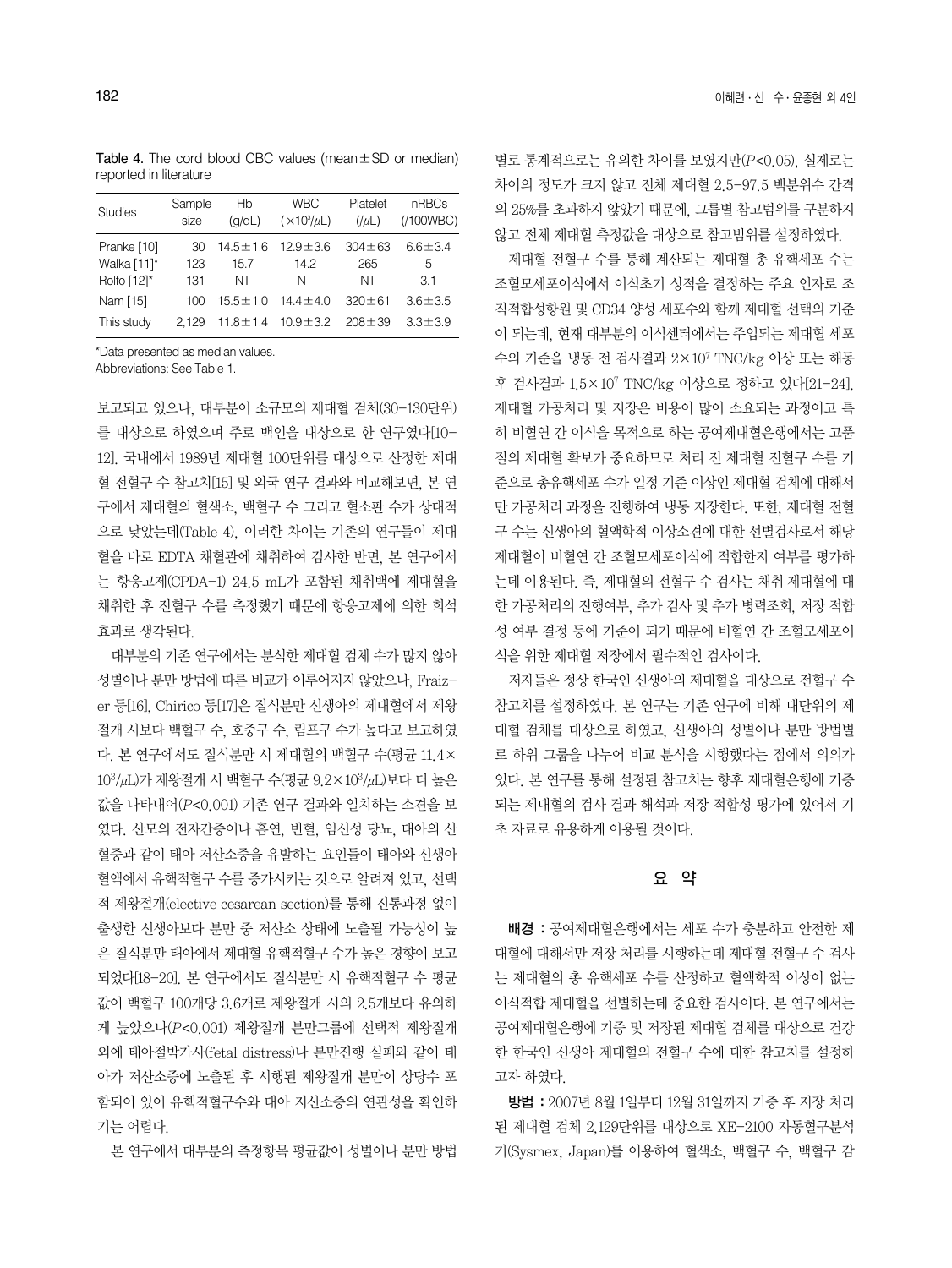별계수, 혈소판 수 및 유핵적혈구 수를 측정하고. 각 항목별로 모수법(Mean±2SD) 또는 비모수법(2.5-97.5 백분위수)으로 참고치를 설정하였다. 이와 함께, 신생아 성별 및 분만 방법에 따른 전혈구 수 항목별 측정값을 비교하였다.

결과 : 하위 그룹 간 전혈구 수 결과의 차이가 근소하여 그룹 별 참고치 구분은 필요하지 않았으며, 제대혈 전혈구 수 참고치 를 다음과 같이 설정하였다: 혈색소, 9.0-14.4 g/dL; 백혈구 수, 5.6-18.5×103/μL; 백혈구 감별계수(호중구, 40.8-72.4%; 림 프구, 17.2-46.7%; 단구, 4.9-12.8%; 호산구, 0.7-7.0%; 호염구, 0.0-1.6%); 혈소판 수, 130-287×103/μL; 유핵적혈구 수, 0.0- 13.1/100 WBCs.

결론 : 저자들은 대단위의 제대혈 검체를 대상으로 정상 한국 인 신생아의 제대혈 전혈구 수 참고치를 설정하였으며, 본 연구 를 통해 설정된 참고치는 향후 제대혈은행에 기증되는 제대혈의 검사 결과 해석과 저장 적합성 평가에 있어서 기초 자료로 유용 하게 이용될 것이다.

## 참고문헌

- 1. Gluckman E, Broxmeyer HA, Auerbach AD, Friedman HS, Douglas GW, Devergie A, et al. Hematopoietic reconstitution in a patient with Fanconi's anemia by means of umbilical-cord blood from an HLA-identical sibling. N Engl J Med 1989;321:1174-8.
- 2. Rubinstein P, Taylor PE, Scaradavou A, Adamson JW, Migliaccio G, Emanuel D, et al. Unrelated placental blood for bone marrow reconstitution: organization of the placental blood program. Blood Cells 1994;20:587-96.
- 3. NETCORD Members Inventory and Use March 2009. https://www. netcord.org/inventory.html (Updated on 3 Mar 2009).
- 4. Lee YH. Cord blood-current status and perspective. Korean J Hematol 2007;42:181-96. (이영호. 제대혈-현황과 전망. 대한혈액학회지 2007; 42:181-96.)
- 5. Rocha V, Wagner JE Jr, Sobocinski KA, Klein JP, Zhang MJ, Horowitz MM, et al. Graft-versus-host disease in children who have received a cord-blood or bone marrow transplant from an HLA-identical sibling. Eurocord and International Bone Marrow Transplant Registry Working Committee on Alternative Donor and Stem Cell Sources. N Engl J Med 2000;342:1846-54.
- 6. Rocha V, Cornish J, Sievers EL, Filipovich A, Locatelli F, Peters C, et al. Comparison of outcomes of unrelated bone marrow and umbilical cord blood transplants in children with acute leukemia. Blood

2001;97:2962-71.

- 7. Laughlin MJ, Eapen M, Rubinstein P, Wagner JE, Zhang MJ, Champlin RE, et al. Outcomes after transplantation of cord blood or bone marrow from unrelated donors in adults with leukemia. N Engl J Med 2004;351:2265-75.
- 8. Rocha V, Labopin M, Sanz G, Arcese W, Schwerdtfeger R, Bosi A, et al. Transplants of umbilical-cord blood or bone marrow from unrelated donors in adults with acute leukemia. N Engl J Med 2004; 351:2276-85.
- 9. Warwick R and Armitage S. Cord blood banking. Best Pract Res Clin Obstet Gynaecol 2004;18:995-1011.
- 10. Pranke P, Failace RR, Allebrandt WF, Steibel G, Schmidt F, Nardi NB. Hematologic and immunophenotypic characterization of human umbilical cord blood. Acta Haematol 2001;105:71-6.
- 11. Walka MM, Sonntag J, Kage A, Dudenhausen JW, Obladen M. Complete blood counts from umbilical cords of healthy term newborns by two automated cytometers. Acta Haematol 1998;100:167-73.
- 12. Rolfo A, Maconi M, Cardaropoli S, Biolcati M, Danise P, Todros T. Nucleated red blood cells in term fetuses: reference values using an automated analyzer. Neonatology 2007;92:205-8.
- 13. National Committee for Clinical Laboratory Standards. How to define and determine reference intervals in the clinical laboratory; approved guideline C28-A2. Wayne, PA: National Committee for Clinical Laboratory Standards, 2007.
- 14. Oski FA and Naiman JL. Normal blood values in the newborn period. In: Hematologic problems in the Newborn. 2nd ed. Philadelphia, PA: WB Saunders, 1972;1-30.
- 15. Nam R, Kang MS, Han JY, Lee EY, Kim SH. Reference values of cord blood and peripheral blood of neonate. Korean J Clin Pathol 1989; 9:59-69. (남 령, 강명석, 한진영, 이은엽, 김순호. 제대혈과신생아말초 혈의참고치. 대한임상병리학회지1989;9:59-69.)
- 16. Frazier JP, Cleary TG, Pickering LK, Kohl S, Ross PJ. Leukocyte function in healthy neonates following vaginal and cesarean section deliveries. J Pediatr 1982;101:269-72.
- 17. Chirico G, Gasparoni A, Ciardelli L. Martinotti L, Rondini G. Leukocyte counts in relation to the method of delivery during the first five days of life. Biol Neonate 1999;75:294-9.
- 18. Hermansen MC. Nucleated red blood cells in the fetus and newborn. Arch Dis Child Fetal Neonatal Ed 2001;84:F211-5.
- 19. Ghosh B, Mittal S, Kumar S, Dadhwal V. Prediction of perinatal asphyxia with nucleated red blood cells in cord blood of newborns.